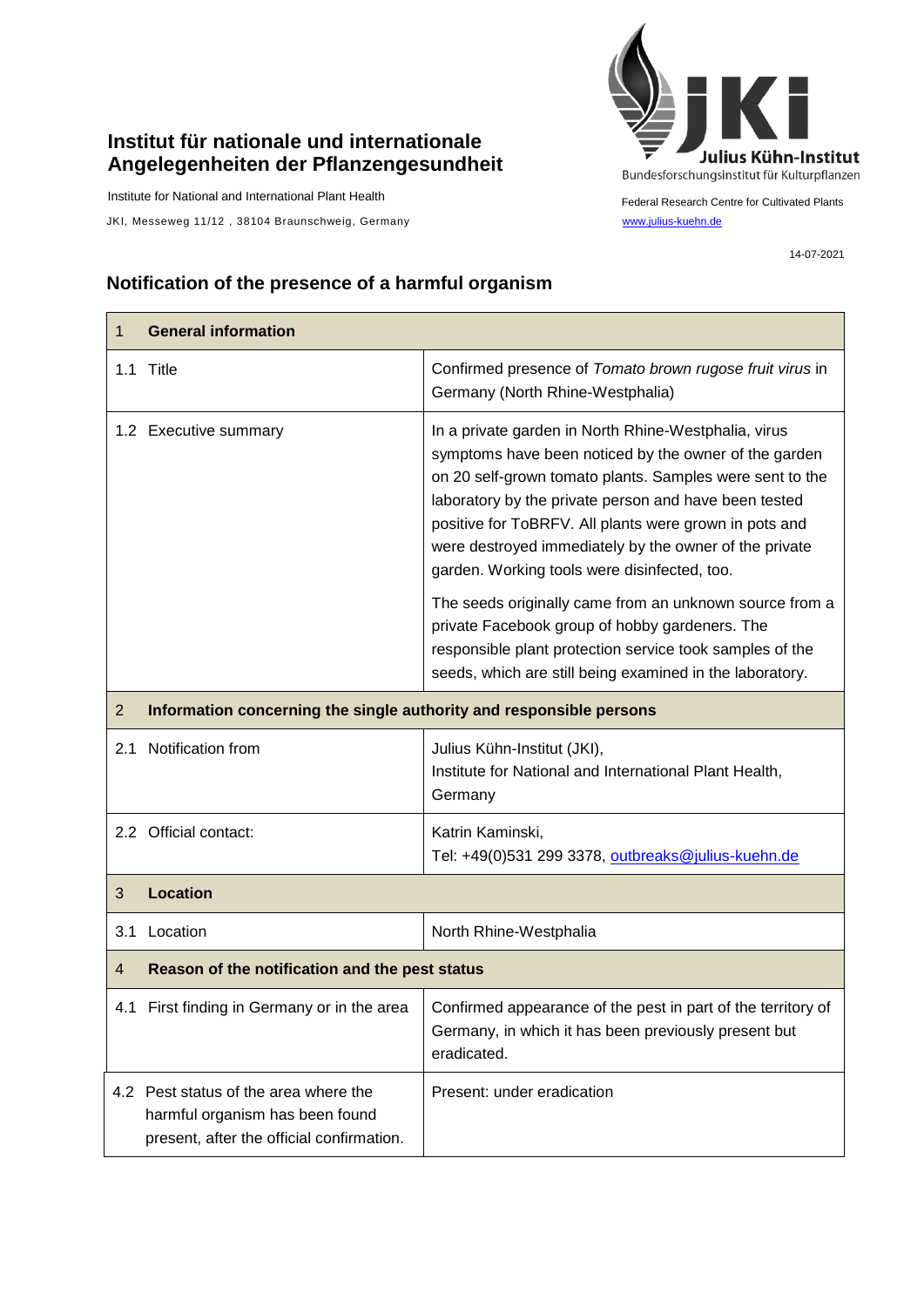|     | 4.3 Pest status in Germany before the<br>official confirmation of the presence, or<br>suspected presence, of the harmful<br>organism. | Present: under eradication                                                                                                                                                                        |  |
|-----|---------------------------------------------------------------------------------------------------------------------------------------|---------------------------------------------------------------------------------------------------------------------------------------------------------------------------------------------------|--|
|     | 4.4 Pest status in Germany after the<br>official confirmation of the presence of<br>the harmful organism.                             | Present: under eradication                                                                                                                                                                        |  |
| 5   | Finding, sampling, testing and confirmation of the harmful organism                                                                   |                                                                                                                                                                                                   |  |
| 5.1 | How the presence or appearance of<br>the harmful organism was found.                                                                  | Information submitted by professional operators,<br>laboratories or other persons.<br>The owner of the private garden has noticed virus<br>symptoms on 20 tomato plants grown by himself in pots. |  |
|     | 5.2 Date of finding:                                                                                                                  | 29-06-2021                                                                                                                                                                                        |  |
|     | 5.3 Sampling for laboratory analysis.                                                                                                 | Date of sampling: 29-06-2021                                                                                                                                                                      |  |
|     |                                                                                                                                       | Samples were taken by the garden owner and sent to the<br>laboratory.                                                                                                                             |  |
|     | 5.4 Name and address of the Laboratory                                                                                                | Landwirtschaftskammer Nordrhein-Westfalen<br>Pflanzenschutzdienst<br>Gartenstraße 11<br>50765 Köln-Auweiler<br>Germany                                                                            |  |
|     | 5.5 Diagnostic method                                                                                                                 | According to peer reviewed protocols.<br>PM 7/125 (1) - ELISA tests for viruses                                                                                                                   |  |
|     | 5.6 Date of official confirmation of the<br>harmful organism's identity.                                                              | 09-07-2021                                                                                                                                                                                        |  |
| 6   | Infested area, and the severity and source of the outbreak in that area                                                               |                                                                                                                                                                                                   |  |
| 6.1 | Size and delimitation of the infested<br>area.                                                                                        | $10 \text{ m}^2$                                                                                                                                                                                  |  |
|     | 6.2 Characteristics of the infested area<br>and its vicinity.                                                                         | Open air - other: private garden<br>Plant already planted, not to be reproduced or moved                                                                                                          |  |
|     | 6.3 Host plants in the infested area and its<br>vicinity                                                                              | Solanum lycopersicum                                                                                                                                                                              |  |
|     | 6.4 Infested plant(s), plant product(s) and<br>other object(s).                                                                       | Solanum lycopersicum (20 pce)                                                                                                                                                                     |  |
|     | 6.5 Source of the outbreak                                                                                                            | The seeds of the self-grown tomato plants originally came<br>from an unknown source from a private Facebook group of<br>hobby gardeners. The responsible plant protection service                 |  |